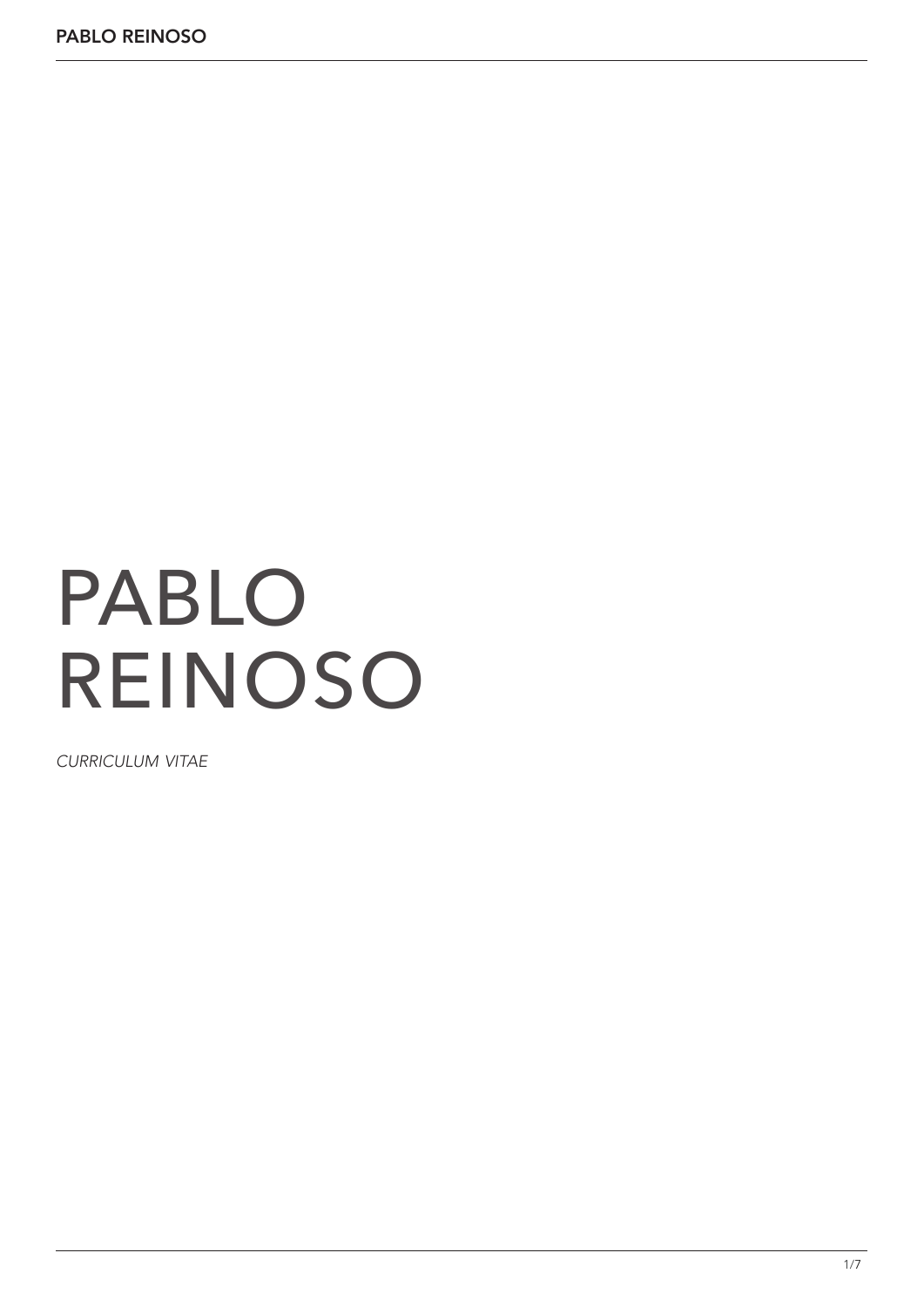# SOLO EXHIBITIONS

# 2022

*Pablo Reinoso*, Xippas Gallery Paris, France

*Débordements*, Château de Chambord, France

*Uprooted,* Galerie Xippas Punta del Este, Geneva, Switzerland

# 2021

*Trames,* Galerie Xippas, Geneva, Switzerland *A New Frame of Mind*, Baronian Xippas Gallery, Knokke, Belgium

### 2020

*Pablo Reinoso*, Waddington Custot Gallery, London, UK

# 2019

*Supernature*, cur. by Jérôme Sans, Polygone Riviera, Cagnes-sur-mer, France

*Desde el otro Lado*, cur. by Diane Wechsler, BienalSur, Muntref, Hôtel des immigrants, Buenos Aires, Argentina

# 2018

Solo Show, ArteBa, Xippas Galeries, Buenos Aires, Argentina

# 2015

*Un monde renversé*, cur. by Jérôme Sans, Maison de l'Amérique latine, Paris, France

# 2014

Solo Show Pablo Reinoso, Artist and Designer, Galerie miniMASTERPIECE, Design Basel, Switzerland

*Tableaux d'une exposition*, Xippas Geneva, Switzerland

# 2013

*Living sculptures*, One Central Macau, China Galeria Baro, São Paulo, Brazil Xippas Gallery, Punta del Este, Uruguay

Art Plural Gallery, Singapour, China

# 2012

Xippas Gallery, Punta del Este, Uruguay *Pablo Reinoso : A Solo Exhibition*, Art Plural Gallery, Singapore

Maison Particulière, Brussels, Belgium

Fundación YPF, Arte en la Torre, Buenos Aires, Argentina

Galeria Baró, Sao Paulo, Brazil

MALBA, Buenos Aires, Argentina

# 2009

Installation Bamboo Light System, School Gallery, Paris, France

# 2008

Carpenters Workshop Gallery, London, UK

# 2007

*Thoneteando*, Galeria Ruth Benzacar, Buenos Aires, Argentina

# 2006

*Nouages d'ombre*, Instituto Cervantes, Paris, France

*Conspirations*, Pièce Unique, Paris, France *Conspirations 2*, Galerie Variations, Paris, France

# 2004

Poltrona-Freud, Designer's day, Poltrona Frau, Paris, France

# 2003

*L'air Reinoso*, Centre d'art André Malraux, Colmar, France

*Cocina y comedor*, Galería de Arte Ruth Benzacar, Buenos Aires, Argentina

# 2002

FIAC, Espace d'art Yvonamor Palix, Paris, France

*L'Observé*, Galeries Lafayette, Paris, France

*Ashes to ashes*, Casa de América, Madrid, Spain

# 2001

*The Living room II*, Espace d'art Yvonamor Palix, Paris, France

*Œuvres récentes 2000 - 2001*, Arsenal, Soissons, France

#### 2000

ARCO, Espace d'art Yvonamor Palix, Madrid,

Spain

# 1999

Espace Installations, FIAC, Espace d'art Yvonamor Palix and Galería de Arte Ruth Benzacar, Paris, France

Galerie Krief, Paris, France

Galería Gianni Giacobbi, Palma de Mallorca, Spain

# 1998

Maison des Arts, Malakoff, France

Palais des Congrès, Barcelona, Spain

Alegoría, Hillside Gallery, Art Front Gallery, Tokyo, Japan

ARCO 98, Project Room, Madrid, Spain

# 1996

Galería de Arte Ruth Benzacar, Buenos Aires, Argentina

Centre Culturel Borges, Buenos Aires, Argentina

Musee National d'Art Moderne de Bahia, Salvador de Bahia, Brazil

Centre Bazacle, Union Latine, Toulouse, France

# 1995

Salon de Mars, Galerie Xippas, Paris, France

Galerie Gérard Kayser, Luxembourg

Dorothy Goldeen Gallery, Los Angeles, US

# 1994

Galería Fernando Quintana, Bogota, Colombia

# 1992

Centre Culturel Recoleta, Buenos Aires, Argentina

Galería Klemm, Buenos Aires, Argentina

# 1991

*Découvertes*, Galerie Carlhian, Paris, France

Galerie Carlhian, Paris, France

# 1990

Galerie Fred Lanzenberg, Brussels, Belgium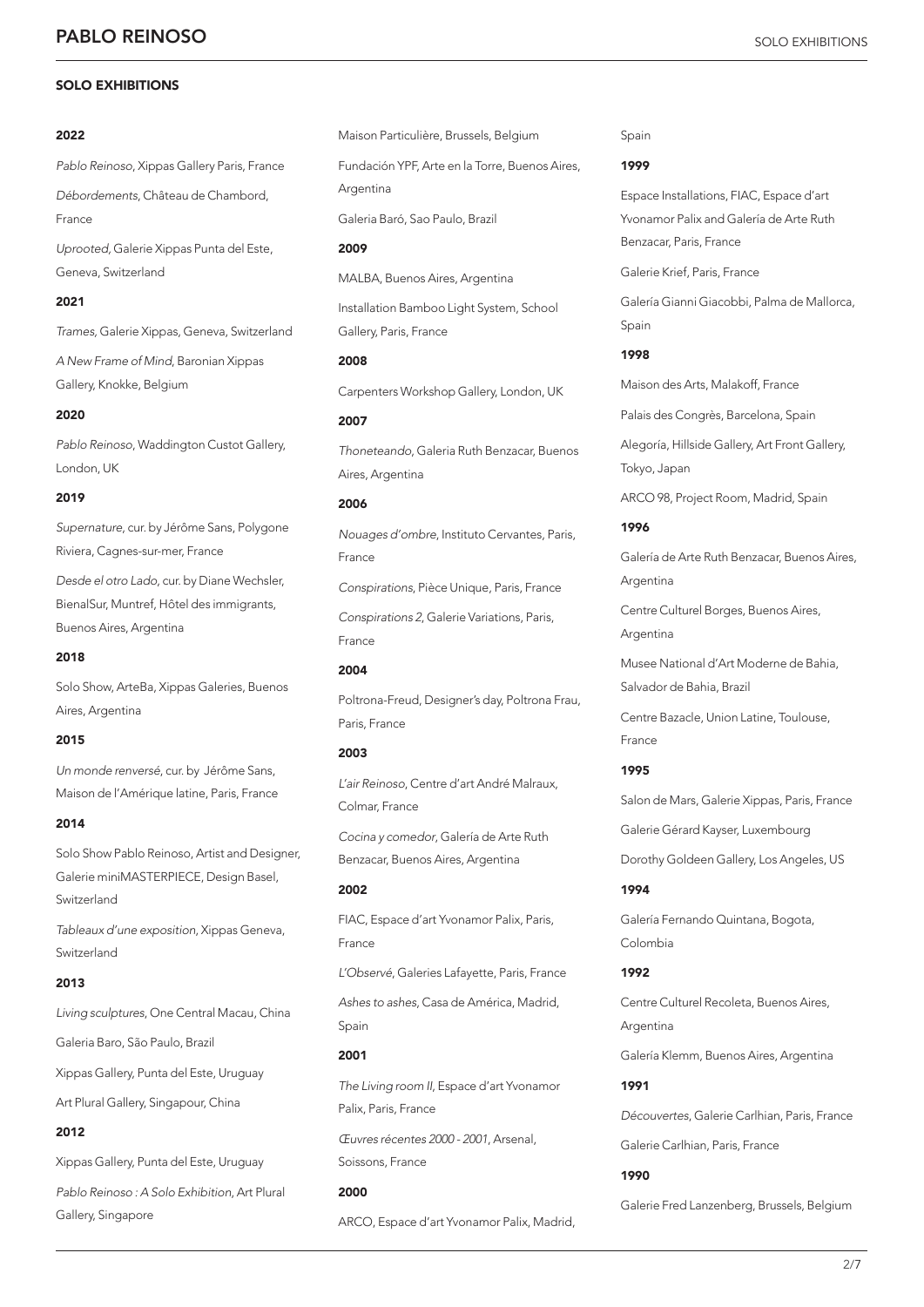# 1988

Galerie Levy, Hamburg, Germany

# 1987

Galería Sur, Punta del Este, Uruguay

Galerie Carlhian, Paris, France

# 1985

FIAC, Galerie Daniel Gervis, Paris, France

Galería de Arte Ruth Benzacar, Buenos Aires, Argentina

# 1982

FIAC, Galerie Daniel Gervis, Paris, France

# 1979

Galería Arte Múltiple, Buenos Aires, Argentina

# 1975

Galería Van Riel, Buenos Aires, Argentina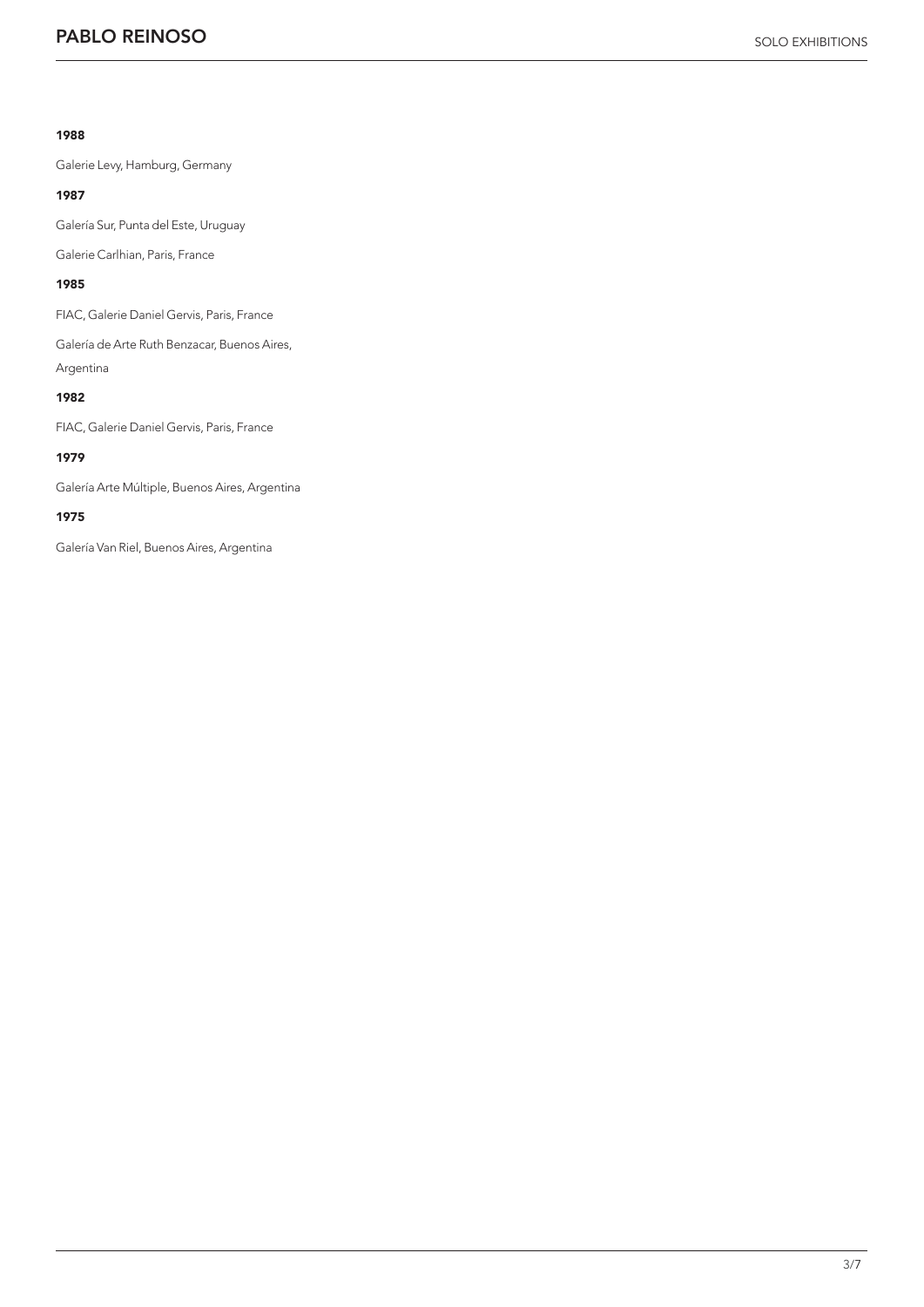# GROUP EXHIBITIONS

# 2022

*Overdose*, Design Museum Holon, Israel *La collezione impermanente #3.0,* GAMeC, Bergamo, Italy *Sun Is Coming Up*, Custot Gallery Dubai, UAE 2021 *Monaco Sculptures*, Monaco MINIMO Sculpture Park, Château Saint Maur, Cogolin, France BRAFA in the galleries, Baronian Xippas, Knokke, Belgium *Back to the Future*, Xippas Punta del Este, Uruguay Art Dubai, Custot Dubai Gallery, UAE *Design as Self-Portrait*, Venice Design Biennial, Venice, Italy Drawing Now, Galerie Xippas, Paris, France *Un Printemps Incertain*, Musée des Arts Décoratifs, Paris, France *Back to the Future*, Xippas Punta del Este, Uruguay 2020

*Xippas + Poligrafa*, Xippas Montevideo, Uruguay

*30 ans déjà #1*, Xippas, Paris, France

IFPDA Fine Art Print Fair, Polígrafa Obra Gráfica

TEFAF, Galerie Flore, Maastricht, Netherlands

David Delfin, Sala Canal de Isabel II, Madrid, Spain

Art Dubai, Custot Gallery Dubai, UAE

BRAFA, Galerie Baronian Xippas, Brussels, Belgium

# 2019

Este Art Fair, Xippas Galleries, Punta del Este, **Uruguay** 

Art Genève, Xippas Geneva, Switzerland

*Disegno Neobarroco*, Museo Franz Mayer, Mexico City, Mexico

ARCO Madrid, Barò Gallery, Madrid, Spain

TEFAF Maastrich, Galerie Flore, Maastricht, Netherlands *Echoing Trees*, Galerie Xippas, Paris, France *Springbreak*, Custot Gallery Dubai, UAE *Glasstress*, Fondation Berengo, Venice, Italy *Air du Design*, cur. by Chris Melpon, CID - centre d'innovation et de design, Grand-Hornu, Belgium Fondation Opale, BienalSur, Crans-Montana, Switzerland *Estivales*, Ville de Sceaux, France

2018

Este art Fair, Xippas Galleries, Punta del Este, Uruguay

Art Genève, Xippas Geneva, Switzerland

Art & Jewelry, Custot Gallery Dubai, UAE

ARCO Madrid, Barò Gallery, Madrid, Spain TEFAF Maastrich, Galerie Flore, Maastricht,

**Netherlands** 

TEFAF Maastrich, Waddington Custot Gallery, Maastricht, Netherlands

*De Calder à Koons, bijoux d'artistes - La collection idéale de Diane Venet*, Musée des arts décoratifs, Paris, France

Art MonteCarlo, Galerie Xippas, Monaco

ArteBa, Baro Gallery, Buenos Aires, Argentina

FIAC, Waddington Custot Gallery, Paris, France

# 2017

Bienalsur, Buenos Aires, Argentina

Art Basel Cities, Buenos Aires, Argentina

TEFAF Maastrich, Galerie Flore, Maastricht, **Netherlands** 

Art Brussels, Galerie Xippas, Belgium

Art MonteCarlo, Galerie Xippas, Monaco

ArteBa, Baro Gallery, Buenos Aires, Argentina

AGORA Biennale, Bordeaux, France

FIAC, Waddington Custot Gallery, Paris, France

Abu Dhabi Art, Custot Gallery Dubai, UAE

# 2016

*Random x*, Xippas Arte Contemporaneo, Punta del Este, Uruguay

TEFAF Maastrich, Galerie Flore, Maastricht, **Netherlands** 

FIAC, Waddington Custot Gallery, Paris, France

*The world meets here*, Custot Gallery Dubai, UAE

Art Genève, Place du Molard, Geneva

*Trip*, Xippas Gallery, Montevideo, Uruguay

# 2015

Art Genève, Xippas Geneva, Switzerland

TEFAF Maastrich, Galerie Flore, Maastricht, Netherlands

ArtParis, Art Plural Gallery, Paris, France

*From earth and metal : contemporary sculptures*, Art Plural Gallery, Singapore

*My Buenos Aires*, Maison Rouge, Paris, France

# 2014

*L'or par Claude Lévêque et Pablo Reinoso*, galerie miniMASTERPIECE, Paris, France

*Sèvres OUTDOORS*, Galerie Xippas, Cité de la céramique, Sèvres, France

*SHOEting Stars. Shoes in Art and Design*, Kunst Haus Vienna, Austria

*Beyond Magic*, Ruth Benzacar @ Xippas, cur. by Albertine de Galbert, Paris, France

arteBA, Xippas Arte Contemporeáno Uruguay, Buenos Aires, Argentina

*SITTING-LYING-SWINGING. Furniture from Thonet*, Grassi Museum, Leipzig, Germany

TEFAF MAASTRICH, Galerie Flore, Maastricht, **Netherlands** 

*Entre le ciel et la terre. Douze regards sur Le Greco, 400 ans après sa mort*, Musée de sculpture de Valladolid et Real Academia de Bellas Artes de San Fernando, Madrid, Spain

*Un livre entre deux chaises*, Fondation Boghossian, Brussels, Belgium

Chaumont-sur-Loire Castle, Chaumont-sur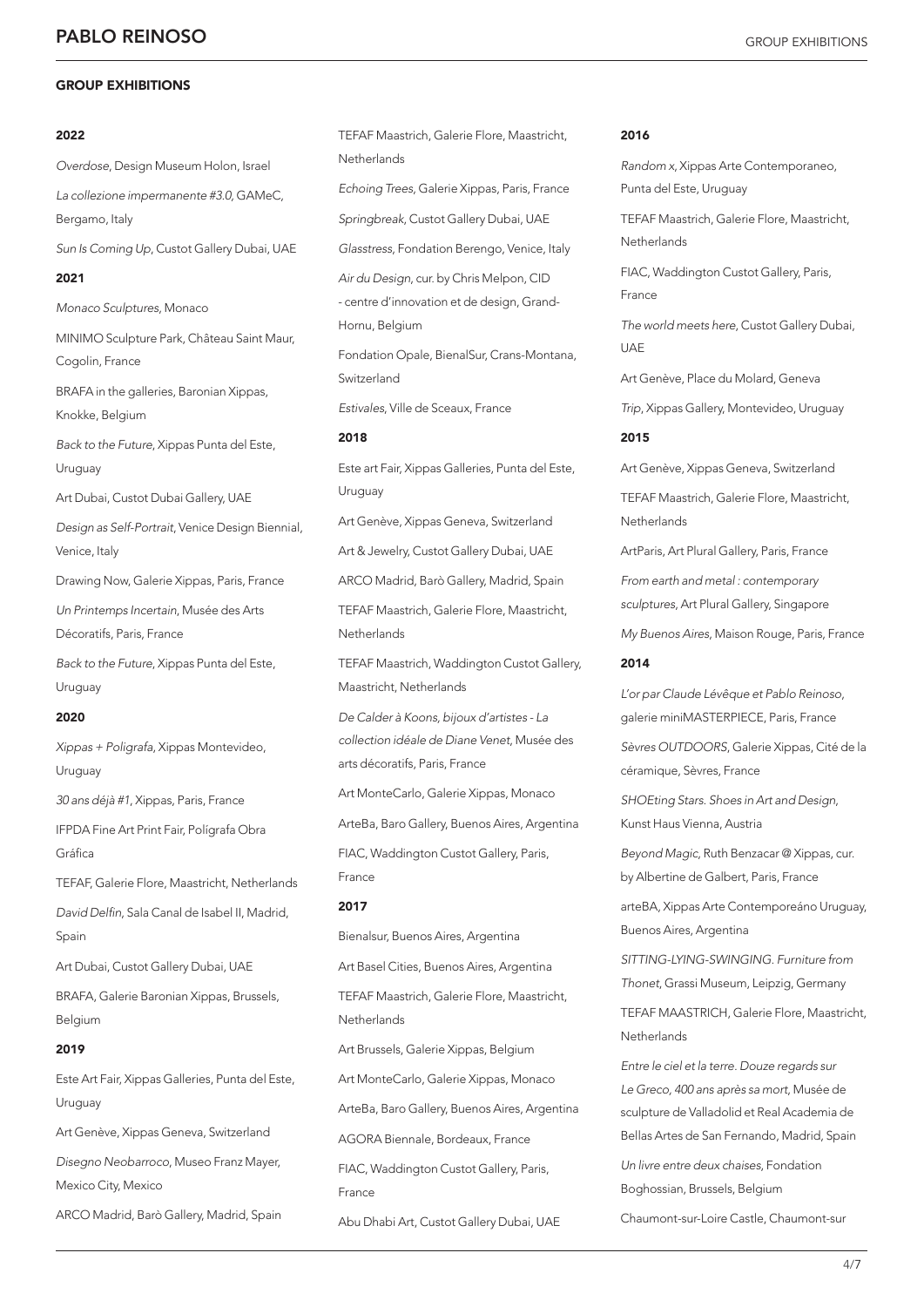# **PABLO REINOSO** GROUP EXHIBITIONS

# Loire, France

Latina, Xippas Art Contemporain, Geneva, Switzerland

Art Genève, Xippas Geneva, Switzerland

# 2013

FIAC, Jardin des Plantes, Galerie Xippas, Paris, France

*Against the Grain*, Museum of Art, Nova Southeastern University, Ft Lauderdale, USA

Public artwork for the Saône quays, Lyon, France

*Strong Appearance! Experimental shoe design*, Grassi Museum, Leipzig, Germany

TEFAF Maastricht, Galerie Flore, Maastricht, **Netherlands** 

Art Stage Singapore, Art Plural Gallery, Singapore

*Against the Grain*, Museum of Arts and Design, New York, USA

# 2012

*Against the Grain*, Mint Museum, Charlotte, NC, USA

Garden Festival, Château de Chaumont-sur-Loire, Chaumont-sur-Loire, France

Art Cologne, Levy Gallery, Germany

# 2011

Art-Basel, Galería Ruth Benzacar, Switzerland

*Beyond Limits*, Chatsworth, UK

# 2010

Museum für Kunst und Gewerbe, Hamburg, Germany

Sudeley Castle, Carpenters Workshop Gallery, London, UK

Design Basel, Carpenters Workshop Gallery, Switzerland

Art Basel, Galeria Ruth Benzacar, Switzerland

ArteBA, Galería de Arte Ruth Benzacar,

Buenos Aires, Argentina

*Baby Foot, The Game*, Carpenters Workshop

Gallery, London, UK

# 2009

Musée de l'Hospice Saint Roch, Tilt, Issoudun, France

*Thonetando* (projection), Centre Pompidou, Paris, France

Museo Reina Sofia, Madrid, Spain, Thoneteando (screening), Reijkjavik Festival, Iceland

# 2008

*I'll Show you how to dance*, MUSAC, Castilla y Leon, Spain

*Matières à cultiver*, VIA, Paris, France

Art Basel, Carpenters Workshop Gallery, Basel, Switzerland

*Second Life*, Museum of Arts and Design, New York, USA

*The Face of Lace*, Musea Brugge, Brugges, Belgium

*Design Référence Paris*, Musée du Guandong, Canton, China

*Design Référence Paris*, *1933*, Shanghai, China

*Thoneteando*, Kunstwerke, Berlin, Germany

Design London, Carpenters Workshop Gallery, London, UK

Fiac, Mouvements Modernes, Paris, France 2007

ARCO, Galería Ruth Benzacar, Madrid, Spain Feria de Bologna, Galerie Pièce Unique, Bologna, Italy

*Tropico, Prêt-à-Thonet,* Museo de Arte Moderno de Buenos Aires, Argentina

Centre d'art André Malraux, Colmar, France

KunstFilm Biennale, Cologne, Germany

*Existencias*, MUSAC, Castilla y Leon, Spain 2006

Echigo-Tsumari Art Triennial 2006, Japan

*Cuerpo diseñado*, Centro Cultural de la Recoleta, Buenos Aires, Argentina

*Open House*, London, UK

# 2005

ARCO, Galería de Arte Ruth Benzacar, Madrid, Spain

50e anniversary of the Salon de Montrouge,Montrouge, France

# 2004

Gonflables ! Inflables, Gonfiabili, Aufgeblasen, Lille 2004, Centre de Tri, Lille, France

El final del eclipse, Museo de Arte y Salas de la Fundación Telefónica, Lima, Peru

*Rencontre A3*, Place Saint Sulpice, Paris, France

El final del eclipse, Salas de la Fundación Telefónica, Santiago, Chili

ARCO, Galería de Arte Ruth Benzacar, Madrid, Spain

El final del eclipse, Museo Nacional de Bellas Artes, Buenos Aires, Argentina

# 2003

Art Basel, Galería de Arte Ruth Benzacar, Miami Beach, USA

El final del eclipse, MARCO, Monterrey, Mexico City, Mexico

ARCO, Galería de Arte Ruth Benzacar, Madrid, Spain

*L'enjeu du jeu*, Espace d'art Yvonamor Palix, Paris, France

# 2002

El final del eclipse, Museo de Arte Moderno, Mexico City, Mexico

Art Basel, Espace d'art Yvonamor Palix, Miami Beach, USA

*La force de l'esprit*, Espace Pierre Cardin, Paris, France

El final del eclipse, Sala Abrantes, Colegio Fonseca, Salamanca, Spain

*Organic/Mechanic*, John Michael Kohloer Arts Center, Sheboygan, USA

ARCO, Galería de arte Ruth Benzacar, Madrid, Spain

El final del eclipse, Museo de Arte Extremeño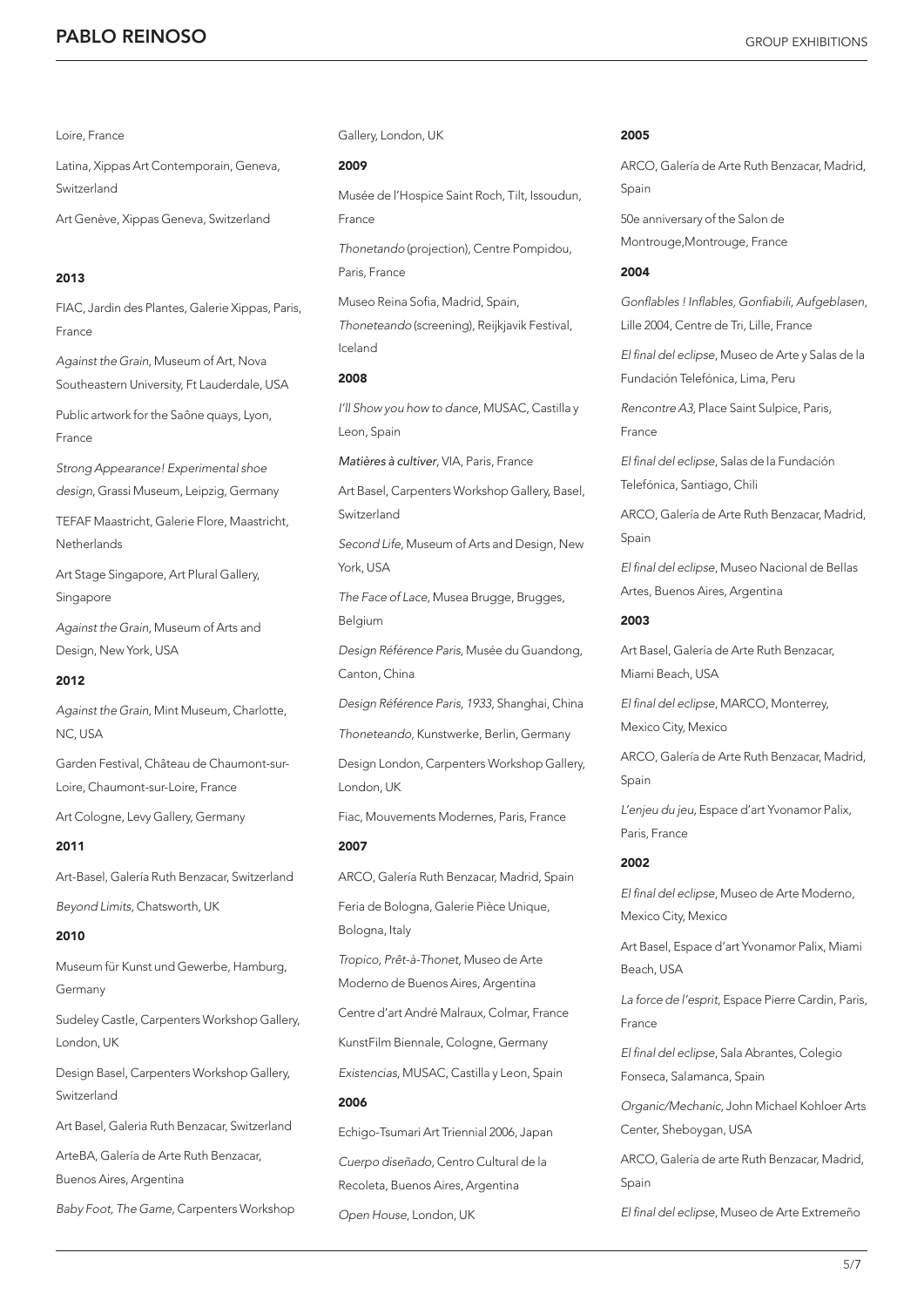# **PABLO REINOSO** GROUP EXHIBITIONS

e Iberoamericano (MEIAC), Badajoz, Spain

*Multiplunic*, Salon Maison et Objet, Villepinte, France

# 2001

Arte contemporáneo internacional, Museo de Arte Moderno, Mexico City, Mexico

El final del eclipse, Diputación de Granada, Granada, Centro Cultural, Spain

Puerta Real, Granada, Instituto de América, Santa Fe de Granada, Spain

FIAC, Espace d'Art Yvonamor Palix, Paris, France

El final del eclipse, Fundación Telefónica, Madrid, Spain

Art Chicago, Espace d'Art Yvonaomor Palix, Chicago, USA

Art Brussels, Espace d'Art Yvonamor Palix, Brussels, Belgium

# 2000

*Escenarios domésticos*, Koldo Mixtelena, San Sebastian, Spain

*Paris pour escale*, ARC, Musée d'Art Moderne de la Ville de Paris, Paris, France

*Blow Up*, Vitra Design Museum, Berlin, Germany

*Le corps morcelé*, Fondation d'Art Contemporain D. et F. Guerlain, Les Mesnuls, France

Echigo-Tsumari Art Triennial 2000, Tokamachi Information Center, Tokamachi, Japan

Airair, Grimaldi Forum, Monaco

*Les 100 Sourires de Mona Lisa*, Hiroshima Prefectoral Art Museum, Hiroshima, Japan

*Air en forme*, Musée des Arts Décoratifs de Lausanne, Switzerland

*Continental Shift*, Ludwig Forum, Aix-la-Chapelle, Germany

*Les 100 Sourires de Mona Lisa*, Shizuoka Prefectoral Museum of Art, Shizuoka, Japan

*Les 100 Sourires de Mona Lisa*, Metropolitan Art Museum, Tokyo, Japan

# 1999

The Balloon Art Festival Hot Air, Granship, Shizuoka, Japan

*The Garden of Forking Paths*, Nordjyllands Kunstmueum, Aalborg, Denmark

*The Garden of Forking Paths*, Helsinki City Art Museum, Helsinki, Finland

# 1998

*The Garden of Forking Paths*, Edsvik Konst & Kultur, Stockholm, Sweden

*The Garden of Forking Paths*, Kunstforeningen, Copenhagen, Denmark

# 1997

ARCO, Latin American Art, Madrid, Spain

# 1996

Bienal de Pontevedra, Pontevedra, Spain

# 1995

*Sur Invitation*, Centre Culturel de Montrouge, Montrouge, France

# 1994

*Objets d'artistes*, Musem of Modern Art, Paris, France

# 1993

Venice Bieninal, Venice, Italy

# 1992

*Cross-cultural Currents in Contemporary Latin American Arts*, Edinburgh College of Art, Edinburgh, Scotland

# 1990

Centre Georges Pompidou, Paris, France

# 1987

*Avant-Première 89*, Grande Halle de la Villette, Paris, France

# 1986

Art Köln, Levy Gallery, Cologne, Germany

# 1984

Museo Nacional de Arte Moderno, Buenos Aires, Argentina

# 1983

Anthologie de la Biennale de Paris, Musée Sara Hilden, Tampere, Finland

# 1982

XII Paris Biennial, Musée d'Art Moderne de la Ville de Paris, Paris, France

# 1976

Premio Marcelo De Ridder, Museo Nacional de Bellas Artes, Buenos Aires, Argentina